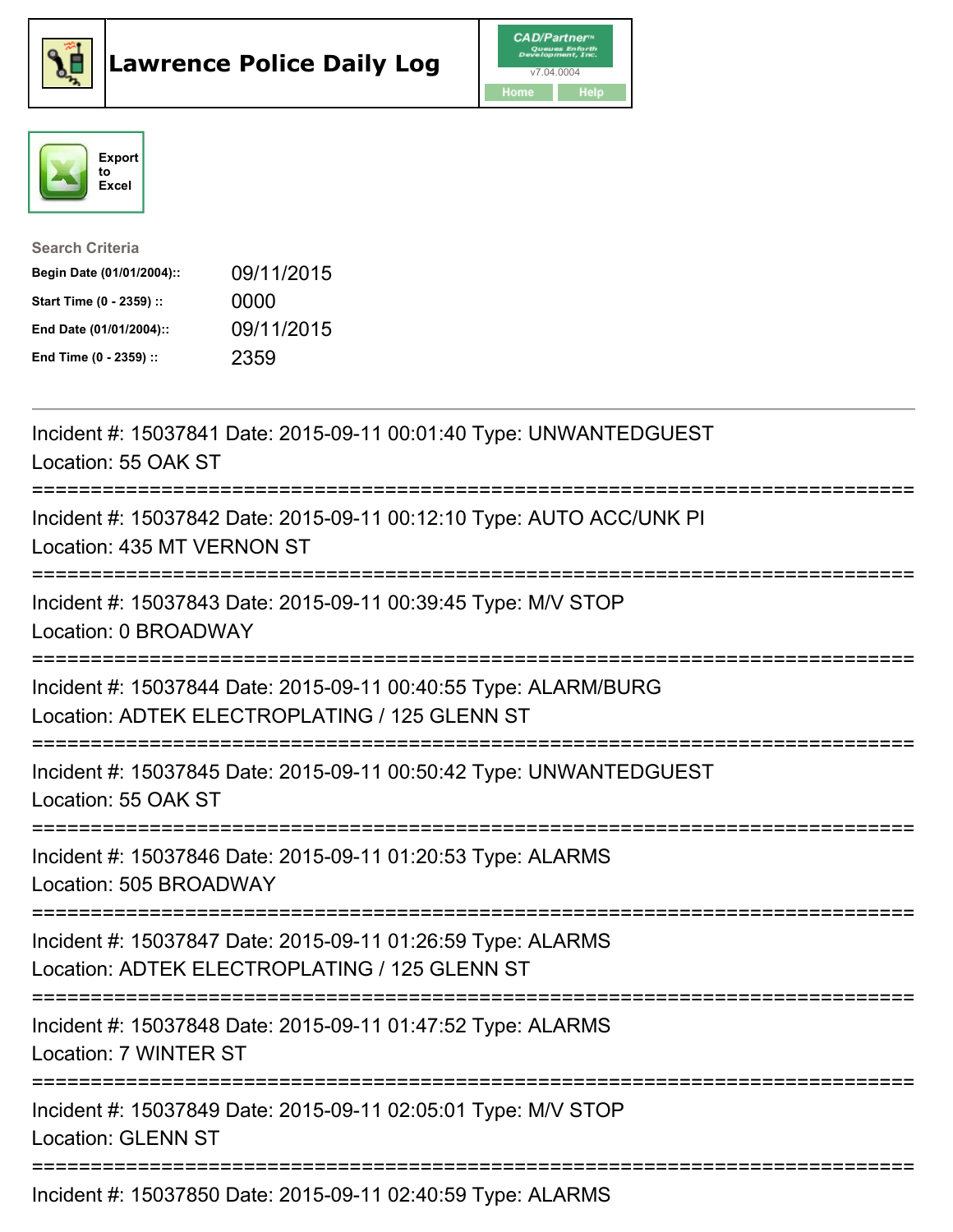| Location: 165 CRAWFORD ST                                                                                                   |
|-----------------------------------------------------------------------------------------------------------------------------|
| Incident #: 15037851 Date: 2015-09-11 03:00:17 Type: ALARMS<br>Location: 99 ESSEX ST                                        |
| Incident #: 15037852 Date: 2015-09-11 04:21:38 Type: E911 HANGUP<br>Location: 4 HILLSIDE AV                                 |
| Incident #: 15037853 Date: 2015-09-11 06:04:33 Type: ALARMS<br>Location: 165 CRAWFORD ST                                    |
| Incident #: 15037854 Date: 2015-09-11 06:10:18 Type: ASSSIT AMBULANC<br>Location: 7 CRESTWOOD CIR                           |
| Incident #: 15037855 Date: 2015-09-11 06:19:40 Type: ALARMS<br>Location: 60 ALLEN ST                                        |
| Incident #: 15037856 Date: 2015-09-11 06:44:22 Type: MEDIC SUPPORT<br>Location: 28 FLORENCE ST                              |
| Incident #: 15037857 Date: 2015-09-11 06:57:00 Type: ALARMS<br>Location: 200 COMMON ST                                      |
| Incident #: 15037858 Date: 2015-09-11 06:58:31 Type: PARK & WALK<br>Location: BROADWAY                                      |
| Incident #: 15037859 Date: 2015-09-11 07:03:50 Type: HARASSMENT<br>Location: 6 GRAFTON ST                                   |
| Incident #: 15037860 Date: 2015-09-11 07:05:26 Type: ALARMS<br>Location: 7 WINTER ST                                        |
| ----------------------<br>Incident #: 15037861 Date: 2015-09-11 07:18:25 Type: AUTO ACC/NO PI<br>Location: 481 HAVERHILL ST |
| Incident #: 15037862 Date: 2015-09-11 07:31:56 Type: DISORDERLY<br>Location: 370 BROADWAY                                   |
| Incident #: 15037863 Date: 2015-09-11 07:47:08 Type: M/V STOP<br>Location: LAWRENCE ST & PARK ST                            |
| Incident #: 15037864 Date: 2015-09-11 07:52:22 Type: M/V STOP                                                               |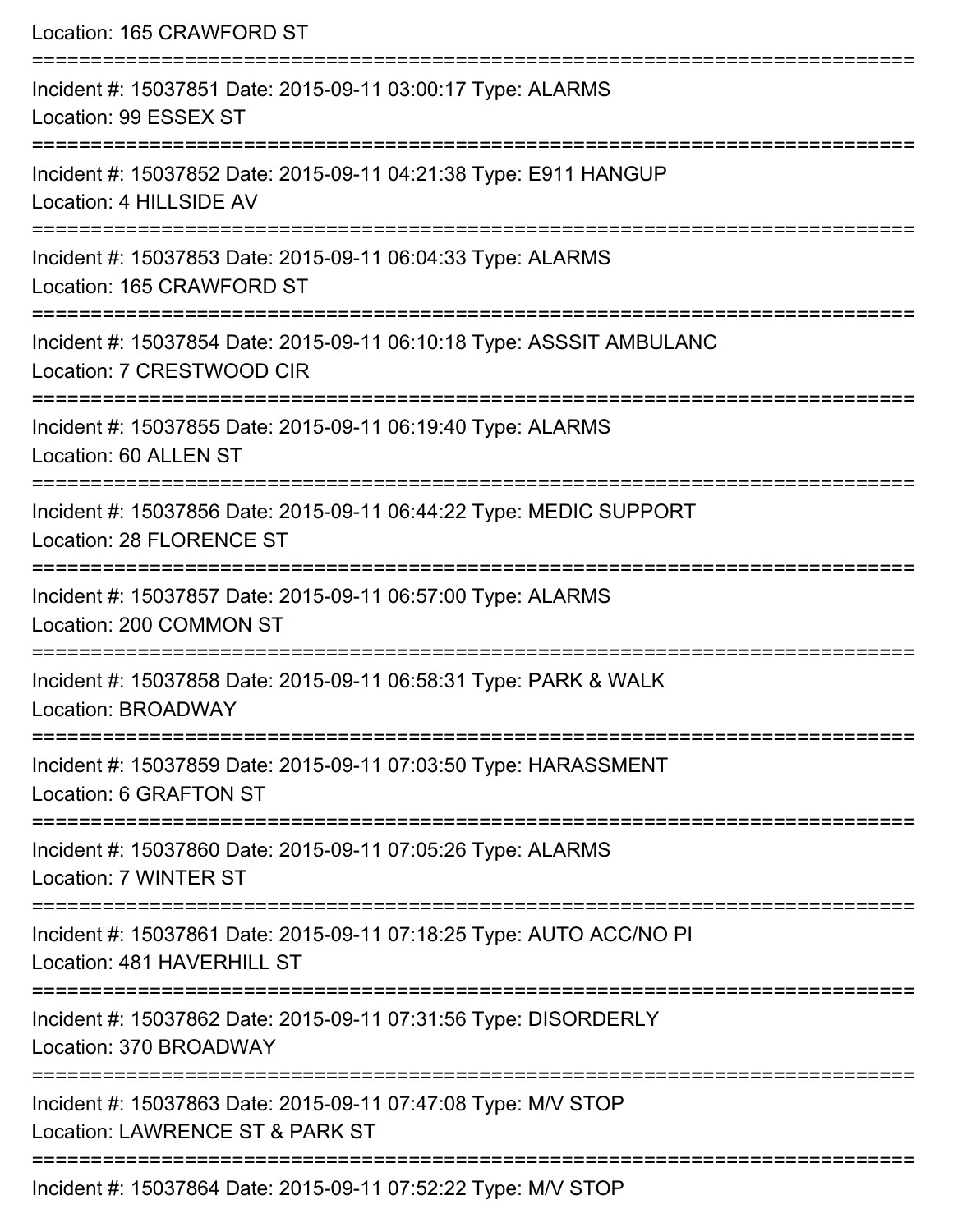| Incident #: 15037865 Date: 2015-09-11 07:52:55 Type: TOW OF M/V<br>Location: MA REG 2363XZ / 115 FARNHAM ST   |
|---------------------------------------------------------------------------------------------------------------|
| Incident #: 15037866 Date: 2015-09-11 08:16:10 Type: M/V STOP<br>Location: AMESBURY ST & COMMON ST            |
| Incident #: 15037867 Date: 2015-09-11 08:23:57 Type: AUTO ACC/NO PI<br>Location: WINTHROP AV                  |
| Incident #: 15037868 Date: 2015-09-11 08:25:25 Type: ALARMS<br>Location: MINAYA MEAT MARKET / 100 FRANKLIN ST |
| Incident #: 15037869 Date: 2015-09-11 08:25:42 Type: CLOSE STREET<br>Location: ABBOTT ST & PARKER ST          |
| Incident #: 15037870 Date: 2015-09-11 08:28:08 Type: M/V STOP<br>Location: HAMPSHIRE ST & HAVERHILL ST        |
| Incident #: 15037871 Date: 2015-09-11 08:31:33 Type: MEDIC SUPPORT<br>Location: 50 BROADWAY                   |
| Incident #: 15037872 Date: 2015-09-11 08:41:59 Type: 209A/VIOLATION<br>Location: 6 GRAFTON ST                 |
| Incident #: 15037873 Date: 2015-09-11 08:54:28 Type: DISTURBANCE<br>Location: 42 SHATTUCK ST                  |
| Incident #: 15037874 Date: 2015-09-11 09:09:56 Type: STOL/MV/PAS<br>Location: 290 ANDOVER ST                  |
| Incident #: 15037875 Date: 2015-09-11 09:28:30 Type: SUICIDE ATTEMPT<br>Location: 21 LOGAN ST                 |
| Incident #: 15037876 Date: 2015-09-11 09:32:13 Type: MEDIC SUPPORT<br>Location: 391 HAMPSHIRE ST FL 1         |
| Incident #: 15037877 Date: 2015-09-11 09:59:18 Type: TRAINING<br>Location: 90 LOWELL ST                       |
| Incident #: 15037878 Date: 2015-09-11 10:02:06 Type: TRAINING                                                 |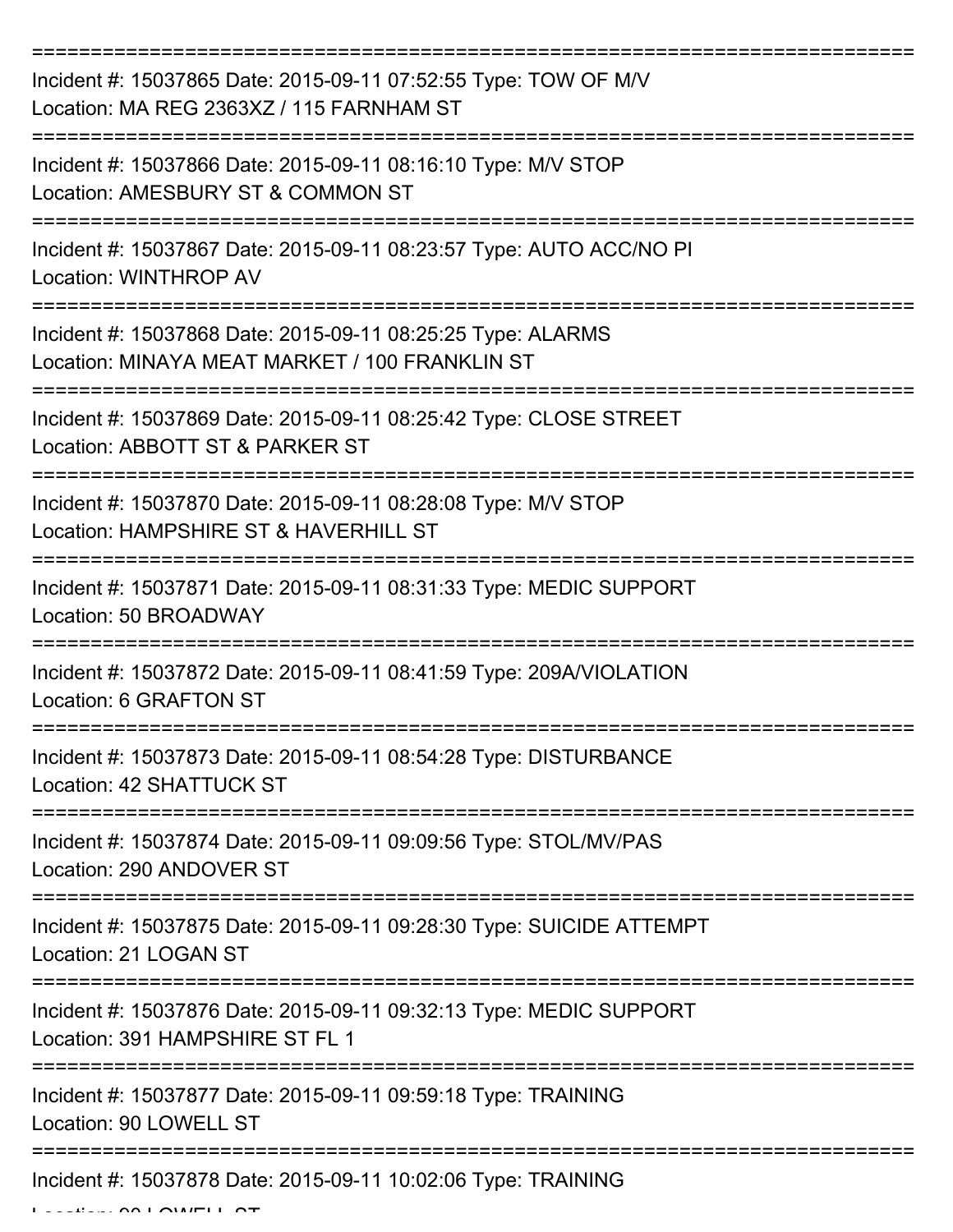| Incident #: 15037879 Date: 2015-09-11 10:06:52 Type: ALARM/BURG<br>Location: 60 BROOK ST             |
|------------------------------------------------------------------------------------------------------|
| Incident #: 15037880 Date: 2015-09-11 10:09:32 Type: B&E/PAST<br>Location: 530 BROADWAY FL 2NDFL     |
| Incident #: 15037881 Date: 2015-09-11 10:13:38 Type: TOW OF M/V<br>Location: FRANKLIN ST & VALLEY ST |
| Incident #: 15037882 Date: 2015-09-11 10:13:39 Type: ANIMAL COMPL<br>Location: 188 BOXFORD ST        |
| Incident #: 15037883 Date: 2015-09-11 10:16:50 Type: TRAINING<br>Location: 90 LOWELL ST              |
| Incident #: 15037884 Date: 2015-09-11 10:26:23 Type: M/V STOP<br>Location: 280 MERRIMACK ST          |
| Incident #: 15037885 Date: 2015-09-11 10:28:59 Type: AUTO ACC/PI<br>Location: 481 BROADWAY           |
| Incident #: 15037886 Date: 2015-09-11 10:40:12 Type: TRAINING<br>Location: 90 LOWELL ST              |
| Incident #: 15037887 Date: 2015-09-11 10:50:44 Type: M/V STOP<br>Location: 290 MERRIMCK              |
| Incident #: 15037888 Date: 2015-09-11 10:53:09 Type: TRAINING<br>Location: 90 LOWELL ST              |
| Incident #: 15037889 Date: 2015-09-11 11:13:00 Type: SUS PERS/MV<br>Location: BROADWAY & METHUEN ST  |
| Incident #: 15037891 Date: 2015-09-11 11:26:22 Type: MEDIC SUPPORT<br>Location: 383 HAVERHILL ST     |
| Incident #: 15037890 Date: 2015-09-11 11:26:49 Type: M/V STOP<br>Location: COMMON ST & JACKSON ST    |
| Incident #: 15037892 Date: 2015-09-11 11:29:16 Type: TOW OF M/V                                      |

Location: ESSEY ST & LAWDENCE ST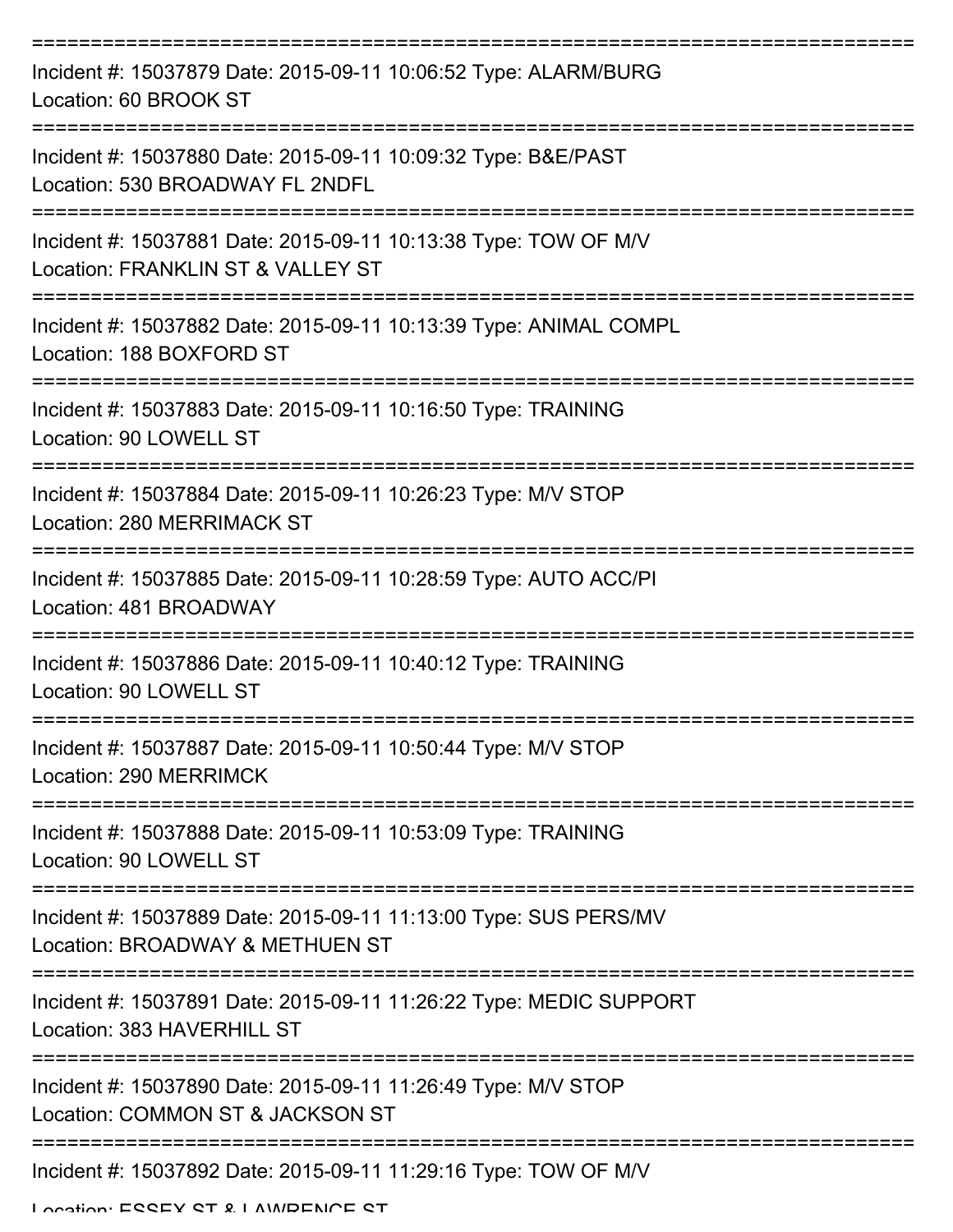| Incident #: 15037893 Date: 2015-09-11 11:47:40 Type: SUS PERS/MV<br>Location: 350 COMMON ST               |
|-----------------------------------------------------------------------------------------------------------|
| Incident #: 15037894 Date: 2015-09-11 11:51:04 Type: M/V STOP<br>Location: AMESBURY ST & METHUEN ST       |
| Incident #: 15037895 Date: 2015-09-11 11:53:40 Type: DISTURBANCE<br>Location: 70 N PARISH RD              |
| Incident #: 15037896 Date: 2015-09-11 11:53:53 Type: M/V STOP<br>Location: 290 MERRIMACK                  |
| Incident #: 15037897 Date: 2015-09-11 11:59:13 Type: M/V STOP<br>Location: BROADWAY & WATER ST            |
| Incident #: 15037898 Date: 2015-09-11 12:07:53 Type: M/V STOP<br>Location: 267 MERRIMACK ST               |
| Incident #: 15037899 Date: 2015-09-11 12:09:03 Type: MEDIC SUPPORT<br>Location: 640 HAVERHILL ST FL 2NDFL |
| Incident #: 15037900 Date: 2015-09-11 12:11:53 Type: M/V STOP<br>Location: E HAVERHILL ST & NORRIS ST     |
| Incident #: 15037901 Date: 2015-09-11 12:20:27 Type: LOST PROPERTY<br>Location: PARK ST & WALNUT ST       |
| Incident #: 15037902 Date: 2015-09-11 12:29:26 Type: M/V STOP<br><b>Location: 265 MERRIMACK ST</b>        |
| Incident #: 15037904 Date: 2015-09-11 12:39:47 Type: THREATS<br>Location: 2 APPLETON ST                   |
| Incident #: 15037903 Date: 2015-09-11 12:40:06 Type: M/V STOP<br>Location: COMMON ST & NEWBURY ST         |
| Incident #: 15037905 Date: 2015-09-11 12:41:21 Type: M/V STOP<br>Location: 280 MERRIMACK                  |
| Incident #: 15037906 Date: 2015-09-11 12:47:01 Type: AUTO ACC/UNK PI<br>Location: ACTON ST & BROADWAY     |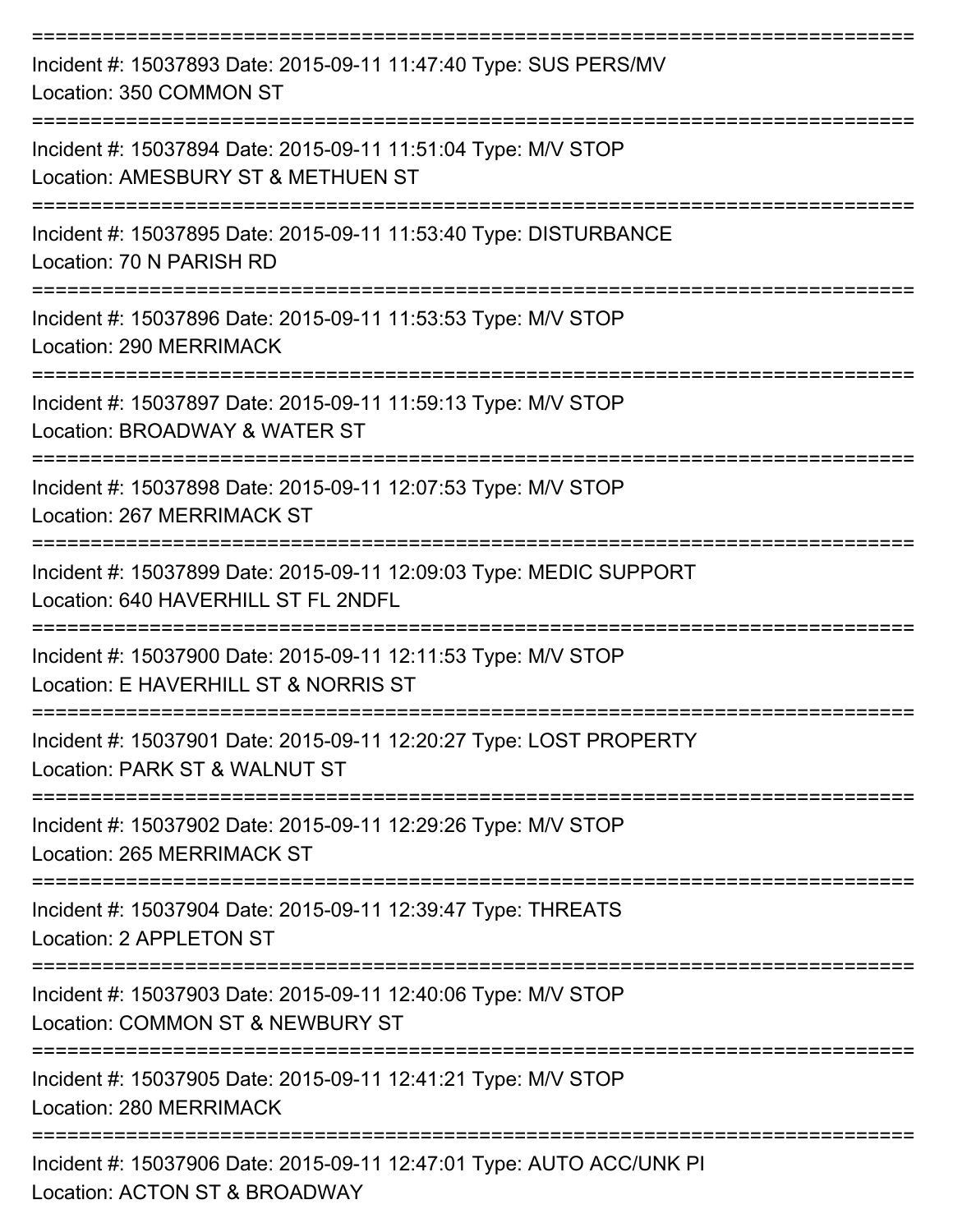| Incident #: 15037907 Date: 2015-09-11 13:18:46 Type: LARCENY/PAST<br>Location: ESSEX ST & NEWBURY ST                                                                                   |
|----------------------------------------------------------------------------------------------------------------------------------------------------------------------------------------|
| :=========================<br>Incident #: 15037908 Date: 2015-09-11 13:38:26 Type: SUS PERS/MV<br>Location: 8 PHILLIPS ST                                                              |
| Incident #: 15037909 Date: 2015-09-11 13:41:16 Type: INVEST CONT<br>Location: 90 LOWELL ST<br>:==========================                                                              |
| Incident #: 15037910 Date: 2015-09-11 13:42:59 Type: INVEST CONT<br>Location: 90 LOWELL ST                                                                                             |
| Incident #: 15037911 Date: 2015-09-11 13:44:00 Type: UNWANTEDGUEST<br>Location: 159 MARGIN ST FL 3RDFL<br>;====================================<br>=================================== |
| Incident #: 15037912 Date: 2015-09-11 13:51:43 Type: TOW OF M/V<br>Location: BIGELOW ST & CARLETON ST<br>:==================                                                           |
| Incident #: 15037913 Date: 2015-09-11 13:52:29 Type: DRUG VIO<br>Location: 300 HAMPSHIRE ST<br>=====================================                                                   |
| Incident #: 15037914 Date: 2015-09-11 14:11:01 Type: TOW OF M/V<br>Location: 111 BEACON AVE                                                                                            |
| Incident #: 15037915 Date: 2015-09-11 14:20:43 Type: DRUG VIO<br>Location: ARLINGTON ST & BROADWAY                                                                                     |
| Incident #: 15037916 Date: 2015-09-11 14:45:33 Type: A&B PAST<br>Location: 77 S UNION ST #325                                                                                          |
| Incident #: 15037917 Date: 2015-09-11 14:47:23 Type: M/V STOP<br>Location: APPLETON ST & ESSEX ST                                                                                      |
| Incident #: 15037918 Date: 2015-09-11 14:55:40 Type: FIGHT<br><b>Location: SULLIVAN PARK</b>                                                                                           |
| Incident #: 15037919 Date: 2015-09-11 14:56:19 Type: TOW OF M/V<br>Location: 32 LAWRENCE ST                                                                                            |
| Incident #: 15037920 Date: 2015-09-11 15:12:10 Type: AUTO ACC/PI<br>Location: S UNION ST & WINTHROP AV                                                                                 |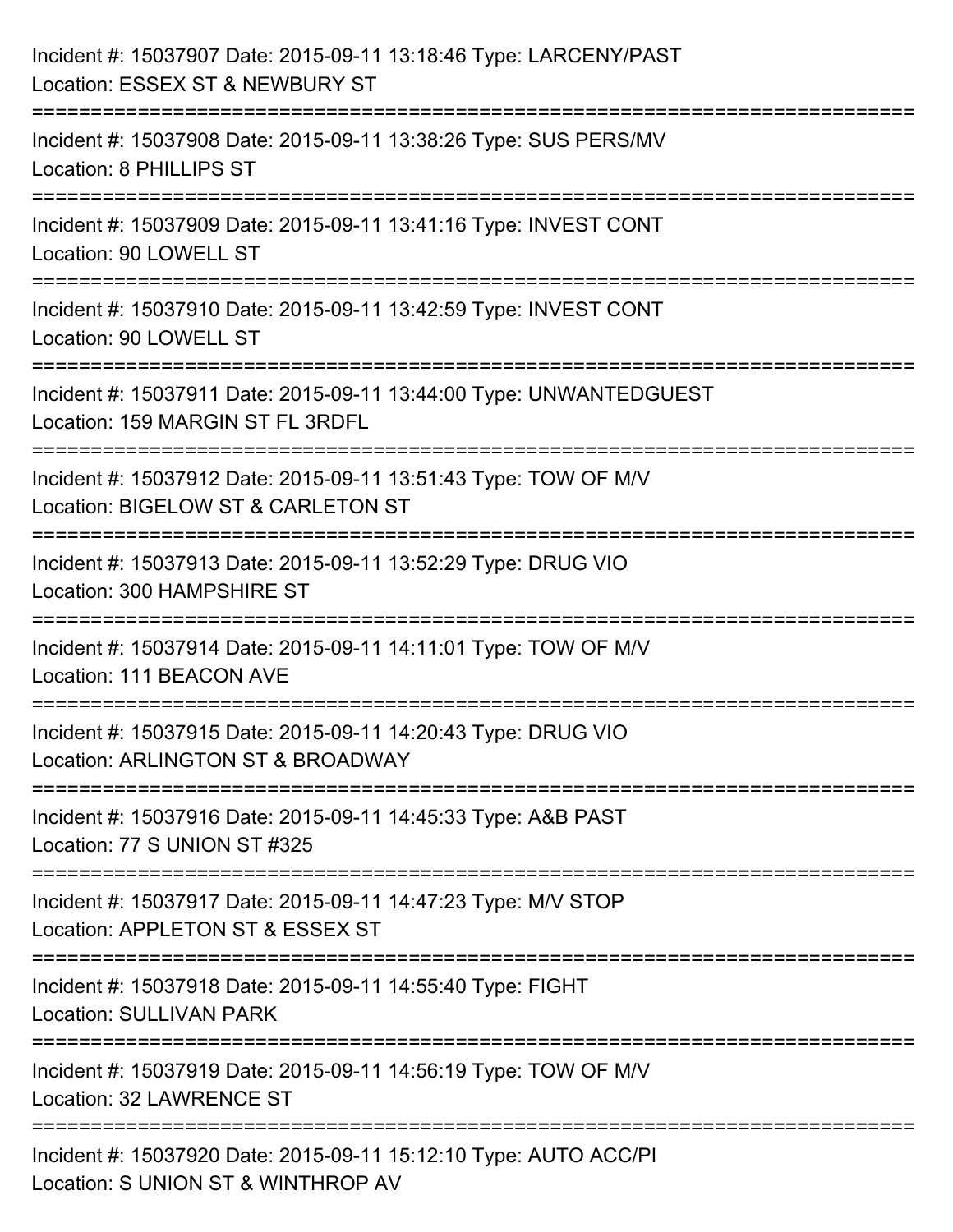| Incident #: 15037921 Date: 2015-09-11 15:14:59 Type: M/V STOP<br>Location: LAWRENCE ST & OAK ST<br>------------------------------------    |
|--------------------------------------------------------------------------------------------------------------------------------------------|
| Incident #: 15037922 Date: 2015-09-11 15:15:33 Type: AUTO ACC/NO PI<br>Location: AVON ST & TRINITY ST                                      |
| Incident #: 15037924 Date: 2015-09-11 15:19:44 Type: FRAUD<br>Location: 493 HAVERHILL ST<br>:==============================                |
| Incident #: 15037923 Date: 2015-09-11 15:20:34 Type: M/V STOP<br>Location: OSGOOD ST & WINTHROP AV                                         |
| Incident #: 15037925 Date: 2015-09-11 15:32:51 Type: TOW OF M/V<br>Location: LAWRENCE ST & SARATOGA ST<br>================================ |
| Incident #: 15037926 Date: 2015-09-11 15:44:20 Type: TOW OF M/V<br>Location: LAWRENCE ST & STEARNS AV                                      |
| Incident #: 15037927 Date: 2015-09-11 15:47:57 Type: UNKNOWN PROB<br>Location: 101 MYRTLE ST FL 2                                          |
| Incident #: 15037928 Date: 2015-09-11 15:52:01 Type: AUTO ACC/NO PI<br><b>Location: WINTHROP AVE</b>                                       |
| Incident #: 15037929 Date: 2015-09-11 16:29:07 Type: MISSING PERS<br>Location: 209 PROSPECT ST<br>--------------                           |
| Incident #: 15037930 Date: 2015-09-11 16:32:21 Type: MEDIC SUPPORT<br>Location: 78 E HAVERHILL ST                                          |
| Incident #: 15037931 Date: 2015-09-11 16:42:25 Type: MAN DOWN<br>Location: SEVEN ELEVEN / 370 BROADWAY                                     |
| Incident #: 15037932 Date: 2015-09-11 17:11:13 Type: ALARM/BURG<br>Location: EVOLUTIONS / 473 ESSEX ST #3                                  |
| Incident #: 15037933 Date: 2015-09-11 17:21:31 Type: SUS PERS/MV<br>Location: 189 SANBORN ST                                               |
| Incident #: 15037934 Date: 2015-09-11 17:27:43 Type: DOMESTIC/PROG<br>Location: 2 MUSEUM SQ #1011                                          |

===========================================================================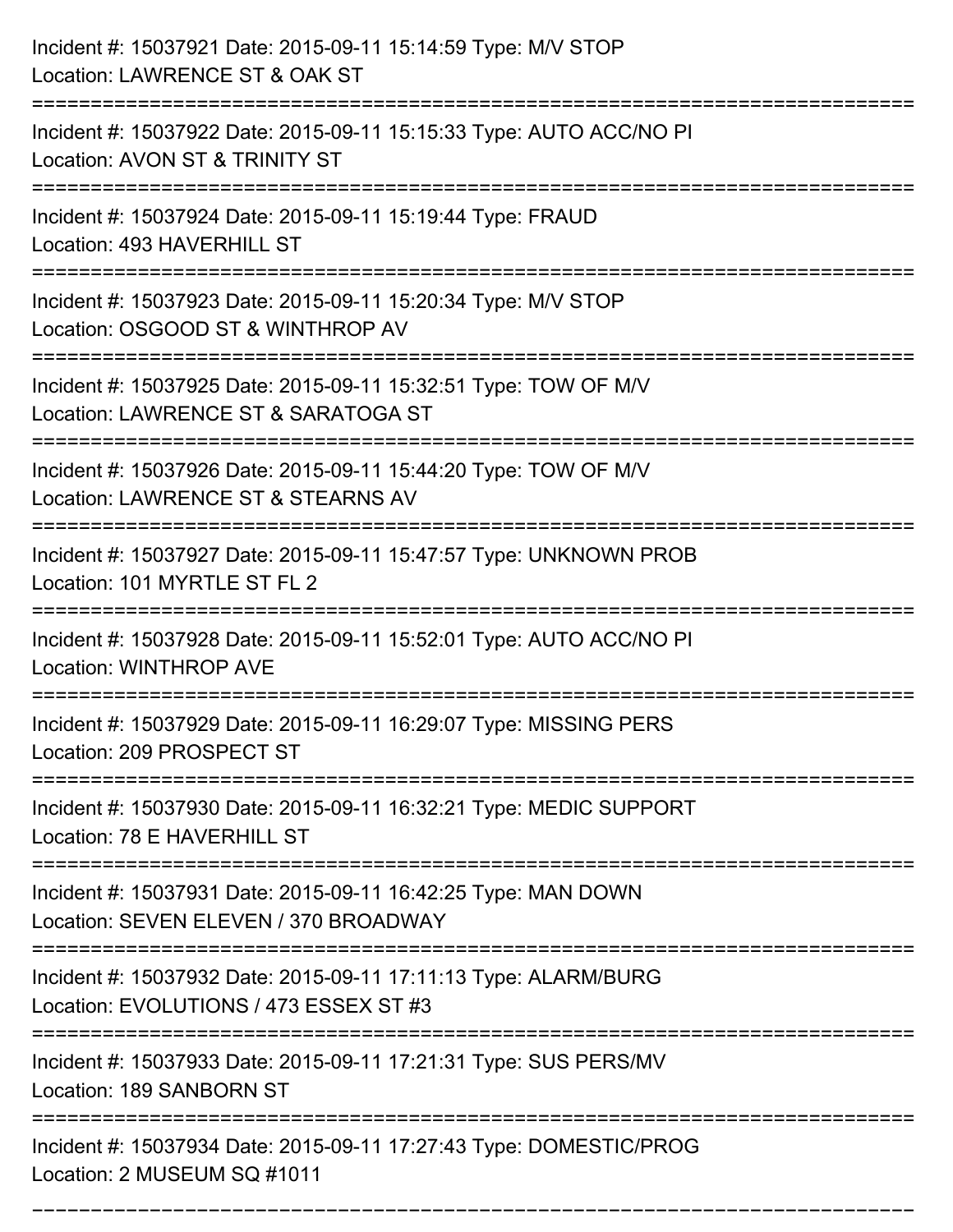| Incident #: 15037935 Date: 2015-09-11 17:48:50 Type: M/V STOP<br>Location: BRUCE ST & PARK ST                                                                         |
|-----------------------------------------------------------------------------------------------------------------------------------------------------------------------|
| Incident #: 15037936 Date: 2015-09-11 17:53:48 Type: DISABLED MV<br>Location: MERRIMACK VALLEY CREDIT UNION / 500 MERRIMACK ST<br>=================================== |
| Incident #: 15037937 Date: 2015-09-11 18:07:55 Type: STOL/MV/PAS<br>Location: 17 HILLSIDE AV                                                                          |
| Incident #: 15037938 Date: 2015-09-11 18:09:07 Type: FIGHT<br>Location: HAYES TAVERN INC / 167 S UNION ST                                                             |
| Incident #: 15037940 Date: 2015-09-11 18:20:14 Type: KEEP PEACE<br>Location: 44 BUTLER ST                                                                             |
| Incident #: 15037939 Date: 2015-09-11 18:20:56 Type: FIGHT<br>Location: ALDER ST & POPLAR ST                                                                          |
| Incident #: 15037941 Date: 2015-09-11 18:26:30 Type: ALARM/BURG<br>Location: M-B DISTRIBUTOR, INCORPORATED / 1 GROCERY WY                                             |
| Incident #: 15037942 Date: 2015-09-11 18:34:12 Type: DOMESTIC/PAST<br>Location: 353 ESSEX ST                                                                          |
| Incident #: 15037943 Date: 2015-09-11 19:01:25 Type: SUS PERS/MV<br>Location: 18 BUNKERHILL ST                                                                        |
| Incident #: 15037944 Date: 2015-09-11 19:23:57 Type: SUS PERS/MV<br>Location: 620 HAVERHILL ST                                                                        |
| Incident #: 15037945 Date: 2015-09-11 19:24:16 Type: HIT & RUN M/V<br><b>Location: 3 GRAICHEN TER</b>                                                                 |
| Incident #: 15037946 Date: 2015-09-11 19:28:11 Type: M/V STOP<br>Location: 73 ELM ST                                                                                  |
| Incident #: 15037947 Date: 2015-09-11 19:31:54 Type: MAN DOWN<br>Location: 285 ESSEX ST #4 FL 4A                                                                      |
| Incident #: 15037948 Date: 2015-09-11 19:37:22 Type: DISTURBANCE<br>Location: 196 HIGH ST FL 3                                                                        |
|                                                                                                                                                                       |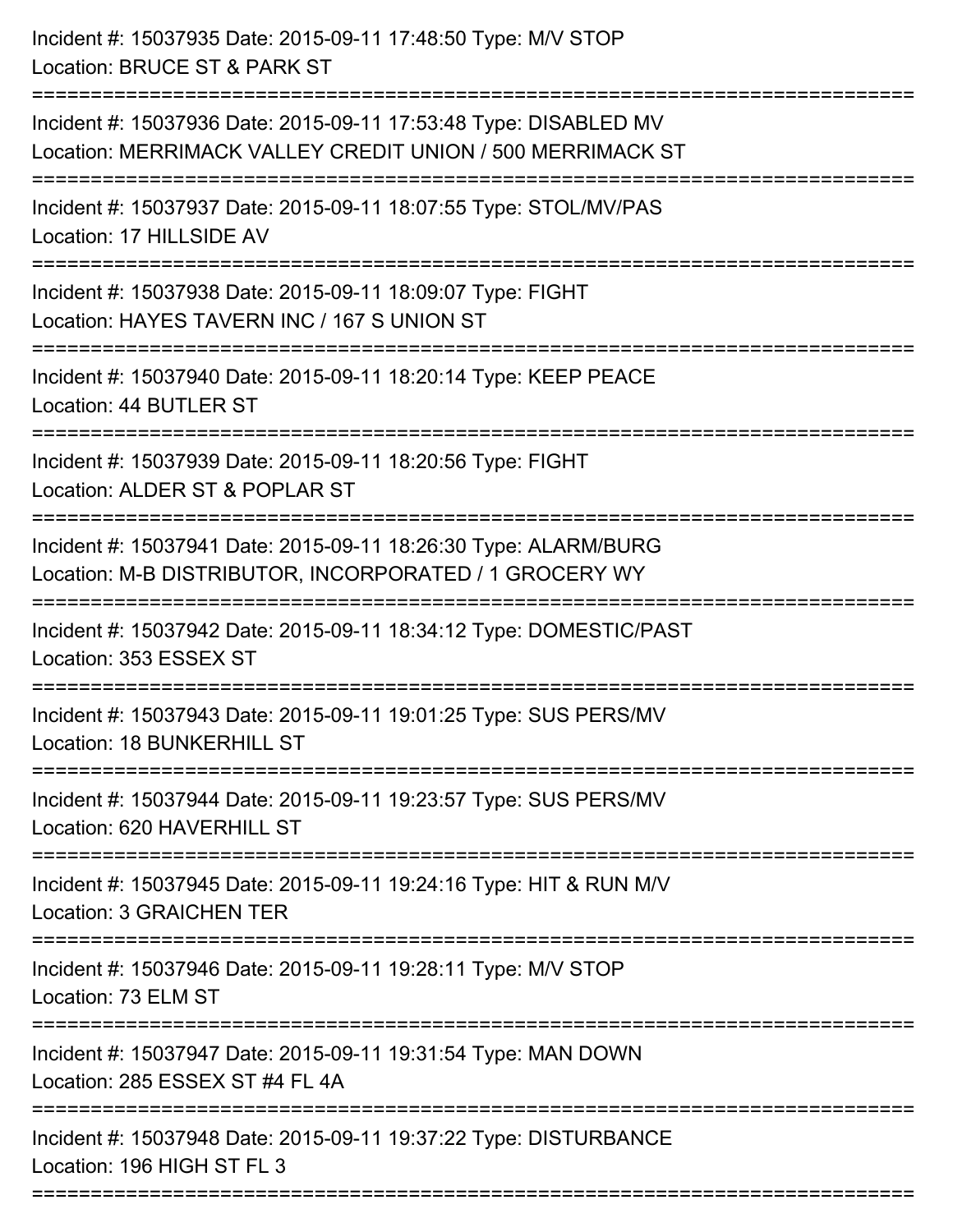Location: 488 ESSEX ST

| Incident #: 15037950 Date: 2015-09-11 19:53:52 Type: AUTO ACC/UNK PI<br>Location: INMAN ST & S BROADWAY                                   |
|-------------------------------------------------------------------------------------------------------------------------------------------|
| Incident #: 15037951 Date: 2015-09-11 20:51:45 Type: THREATS<br>Location: BURGER KING / 187 BROADWAY                                      |
| Incident #: 15037952 Date: 2015-09-11 20:58:44 Type: DOMESTIC/PROG<br>Location: 5 MAURICE AV #1 FL 1                                      |
| Incident #: 15037953 Date: 2015-09-11 21:13:58 Type: DISTURBANCE<br>Location: 321 E HAVERHILL ST FL 3                                     |
| Incident #: 15037954 Date: 2015-09-11 21:21:35 Type: NOISE ORD<br>Location: PROSPECT ST & VINE ST<br>==================================== |
| Incident #: 15037955 Date: 2015-09-11 21:40:46 Type: MISSING PERS<br>Location: 80 MELVIN ST                                               |
| Incident #: 15037956 Date: 2015-09-11 21:47:14 Type: WARRANT SERVE<br>Location: HAMPSHIRE ST & HAVERHILL ST                               |
| Incident #: 15037957 Date: 2015-09-11 21:50:24 Type: NOISE ORD<br>Location: 58 SALEM ST                                                   |
| Incident #: 15037958 Date: 2015-09-11 21:53:31 Type: NOISE ORD<br>Location: 65 E HAVERHILL ST                                             |
| ======================<br>Incident #: 15037959 Date: 2015-09-11 21:58:31 Type: A&B D/W PAST<br>Location: CHESTNUT ST & LAWRENCE ST        |
| Incident #: 15037960 Date: 2015-09-11 22:04:11 Type: WARRANT SERVE<br>Location: 327 HAVERHILL ST                                          |
| Incident #: 15037961 Date: 2015-09-11 22:08:05 Type: MAN DOWN<br>Location: CENTRAL CATHOLIC HIGH SCHOOL / 300 HAMPSHIRE ST                |
| Incident #: 15037962 Date: 2015-09-11 22:20:16 Type: NOISE ORD<br>Location: 152 BUTLER ST                                                 |
|                                                                                                                                           |